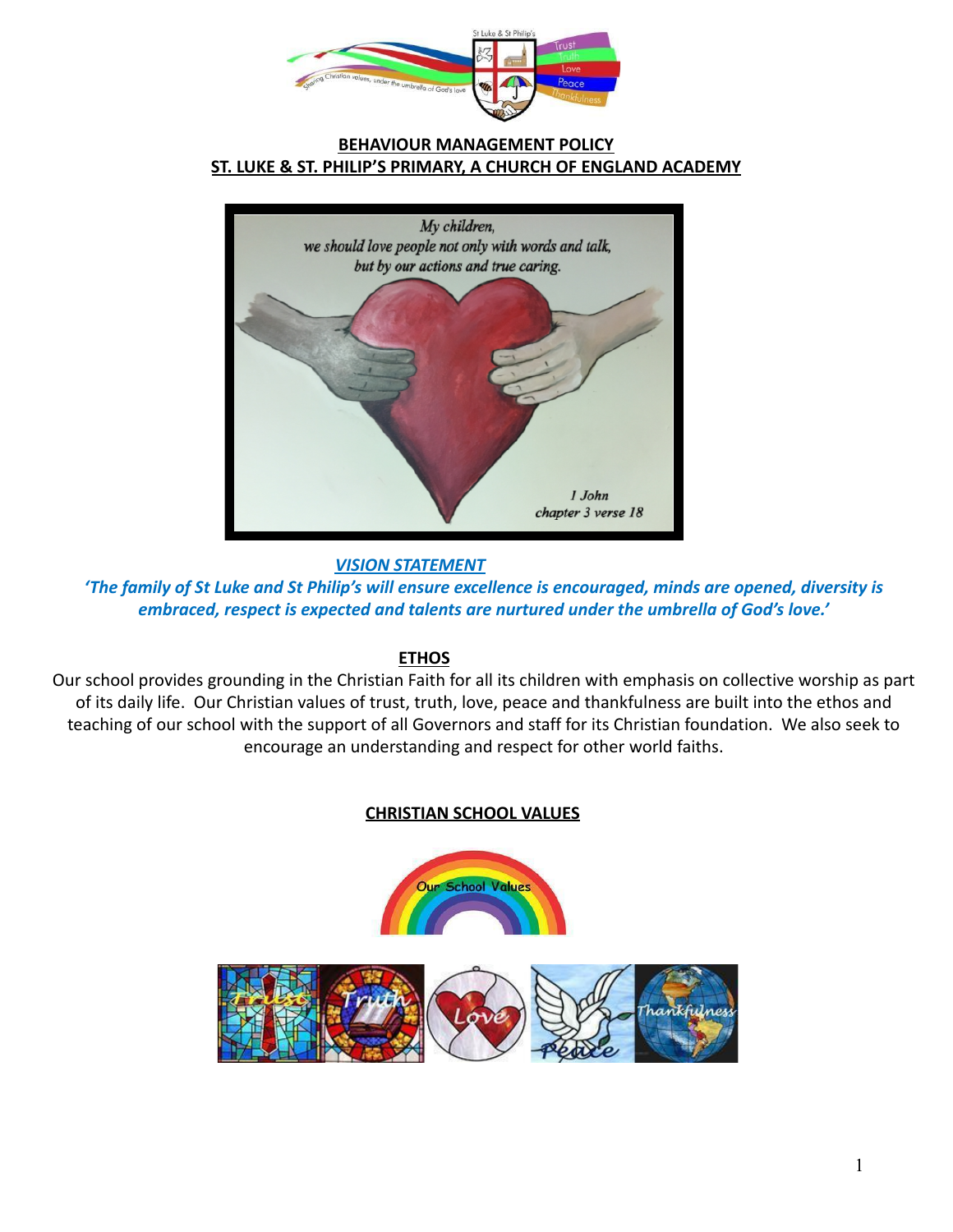### **DOCUMENT PURPOSE**

This policy reflects the values, philosophy and Mission Statement of St. Luke and St Philip's Primary School in relation to Behaviour Management. It is consistent with the school's agreed aims and objectives and sets out a framework within which teaching and support staff can operate.

# **AUDIENCE**

This document is intended to give a clear outline of the School's approach to Behaviour Management for all staff, governors, Cidari members and parents. It is also intended for the use of the School's Advisory Service when assisting the development of the School's curriculum and for any authorised inspector. Copies of this document are provided for all teaching staff and are available when necessary to support staff, members of the School's Governing Committee and Cidari Multi Academy Trust. A copy of this document is available for the use of parents.

# **AIMS AND OBJECTIVES OF BEHAVIOUR MANAGEMENT**

*AIMS: The Aims of the Behaviour Management Policy are underpinned by the fundamental belief that within a Christian Community we accept each individual as a child of God. This entails that we accept that:-*

- All individuals are unique and of equal value, whatever their abilities, background, physique, experiences.
- All reflect something of the "goodness" of Christ. There is the potential for good in everyone; no-one is beyond forgiveness and redemption.
- Development is to a maturity "measured by nothing less than the full stature of Christ" (Ephesians 4:13). This includes promoting self-discipline and opportunities for responsibility for one's actions, for others and the wider community.
- As well as conferring rights, God also requires rules for living, based on the two great commandments of love of God and love of neighbour following Christ's own example.

These will be the benchmarks against which all the school's interpersonal relationships will be measured.

# **The Objectives of the Behaviour Management Policy are**

- **● To encourage all pupils to grow in Christian goodness.**
- **● To encourage appropriate behaviour befitting the individual child's age and developing maturity.**
- **● To engender feelings of Christian love, care and compassion towards others.**
- **● To develop the concept of reconciliation and forgiveness.**
- **● To foster a willingness to help others.**
- **● To promote honesty.**
- **● To develop a respect for others, their beliefs and their property.**
- **● To establish personal responsibility for actions and to promote self-respect, self esteem and self discipline.**

### **THE ORGANISATION OF BEHAVIOUR AT ST. LUKE AND ST PHILIP'S PRIMARY SCHOOL**

In order to achieve the above aims, all teaching staff and support staff follow a Positive Behaviour Policy. We believe it is necessary to teach the children how to behave. In order for the children to learn and grow academically, socially and emotionally they need a framework which clearly defines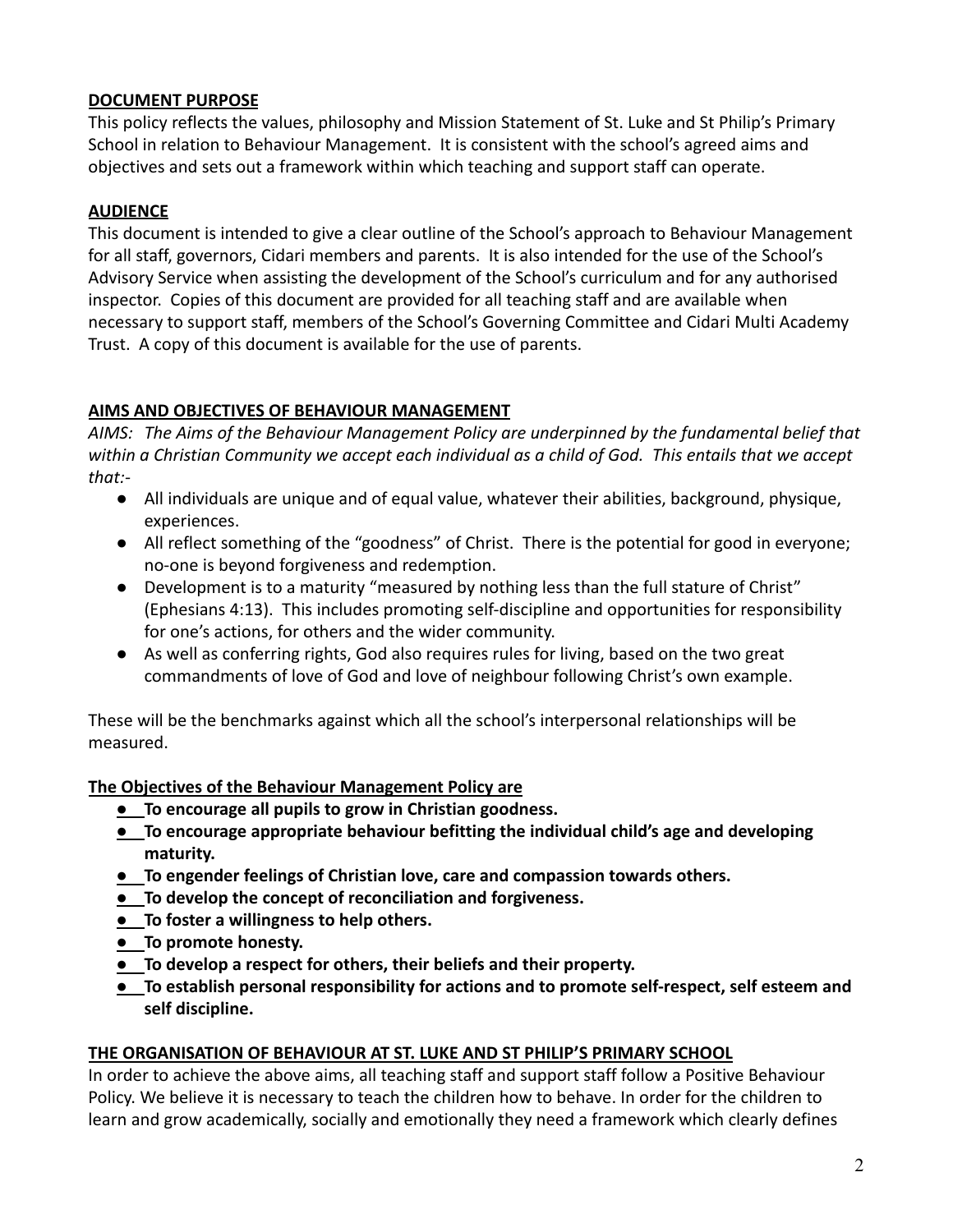consistent, positive behavioural limits while providing warmth and support for their appropriate behaviour and empowering them with the skills to succeed.

All class teachers have established a classroom environment with rules and specific directions that clearly define the limits of acceptable and unacceptable behaviour. This follows the three key school rules and can also be in the form of a class contract that has been negotiated with all children through PSHE sessions at the beginning of the year. The children are consistently taught to follow these rules and directions – to choose to behave responsibly – throughout the school day and the school year.

Children are provided with consistent positive encouragement and recognition when they do behave. The children know that the teacher has set limits and that they will be consistently rewarded for appropriate behaviour or follow sanctions if they fail to do so.

Parents have an important part to play in supporting the school's behaviour policy. Education is a co-operative effort between school and parents.

#### **POSITIVE DISCIPLINE FRAMEWORK**

Every teacher in St. Luke and St. Philip's follows a classroom discipline plan. The plan provides a framework around which all classroom behaviour management efforts can be organised. The aim of the classroom discipline plan is to have a fair and consistent way to establish a safe, orderly, positive classroom environment in which the teacher can teach and the children can learn.

The classroom discipline plan consists of three parts:

- RULES that children must follow at all times.
- POSITIVE RECOGNITION that students will receive for following the rules.
- CONSEQUENCES that result when children choose not to follow the rules.

#### **RULES**

Every class in the school need to have displayed the same basic rules:

- Follow instructions first time
- Keep hands, feet and objects to yourself
- To be respectful at all times

These rules are in place all day long, throughout all activities in and out of school. They inform the children clearly what basic behavioural expectations the teacher has.

#### **POSITIVE RECOGNITION**

The second part of the discipline plan motivates the children to follow the rules. Positive recognition is the sincere and meaningful attention the teacher gives a child for behaving according to expectations. In St Luke and St. Philip's we provide positive recognition in five ways:

- Praise
- Behaviour awards
- Special privileges
- Positive notes home
- Phone calls home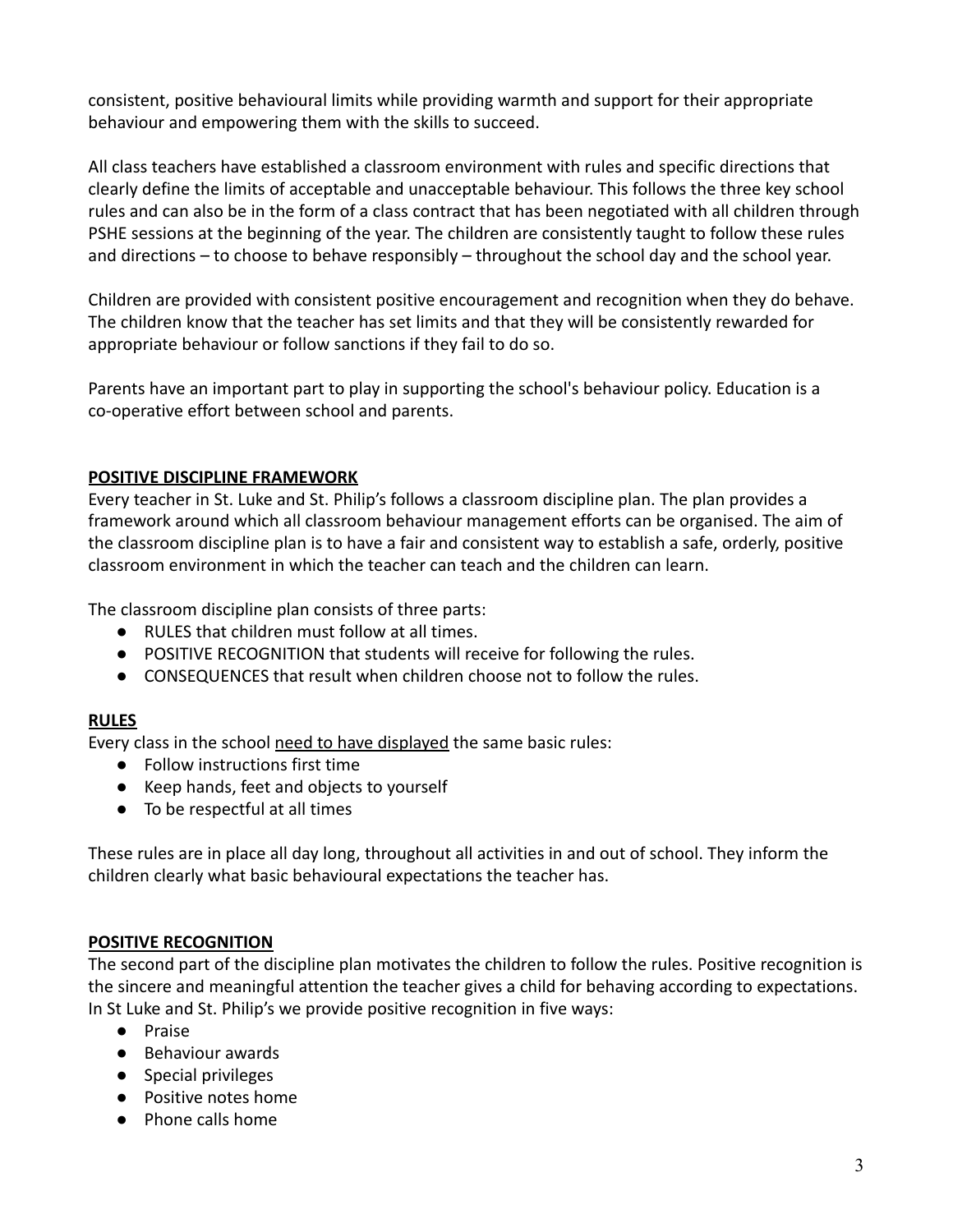In every classroom the teacher keeps a positive behaviour log using Class Dojo. The teacher consistently praises children specifically throughout the day and they are rewarded for good behaviour, working hard and being helpful and considerate.

Throughout the day children can gain five points:

- Point 1 verbal praise
- Point 2 Sticker
- Point 3 Certificate to take home
- Point 4 Sticker from the Headteacher and a prize
- Point 5 Positive phone call to parents / carers

Children can earn stickers which are awarded when appropriate. These are awarded for good behaviour, working hard, being helpful and considerate and lead to a special certificate.

### **CONSEQUENCES**

Consequences are the third part of the classroom discipline plan.

There are times in school when children choose not to follow the rules of the classroom. Consequences are carefully planned in every classroom and teachers know in advance how to respond to children's misbehaviour. Consequences are always presented to the children as a choice. In this way they learn that they are in control of what happens to them. In every classroom there is a Discipline Hierarchy which is progressive, starting with a warning. Every child follows a consequences element of Class Dojo.

Throughout the school there is a 5 point system:

- 1) *A verbal warning this gives the child an opportunity to choose more appropriate behaviour.*
- 2) *Time out within the classroom*
- 3) *Time out in another classroom (about 10 mins work to be taken with them) Y1 Y2, Y2 Y3, Y3 go to Y5 and vice versa. Y4 go to Y6 and vice versa. Children will miss a playtime/ lunchtime to complete a Behaviour Reflection form about why he/she chose to break a rule and the correct choice they should have made. (The reflection forms are differentiated according to age and ability. Younger children and those who may struggle to complete on their own will do so with an adult from the class.)*

*The form links with our school's Christian values and our scripture (1 John ch 3 v 18) and once completed there is then an opportunity to discuss this with a teacher. The completed reflection form is to be given to the Behaviour Lead (Deputy Headteacher).*

- 4) *Sent to a member of SLT who will talk to the child, the child then works with the Headteacher/Deputy Head.*
- 5) *If deemed necessary/appropriate a child will phone their parent/carer and explain what they have done wrong. Sometimes a parent will be called into school to discuss their child's behaviour.*

Where a child's behaviour is thought to be of concern to members of staff, a STAR behaviour form is completed noting the Setting, Trigger, Action and Response to the incident.

If behaviour at Lunchtime is a particular concern, children may be given lunchtime detention, where they will have the opportunity to reflect on their behaviour.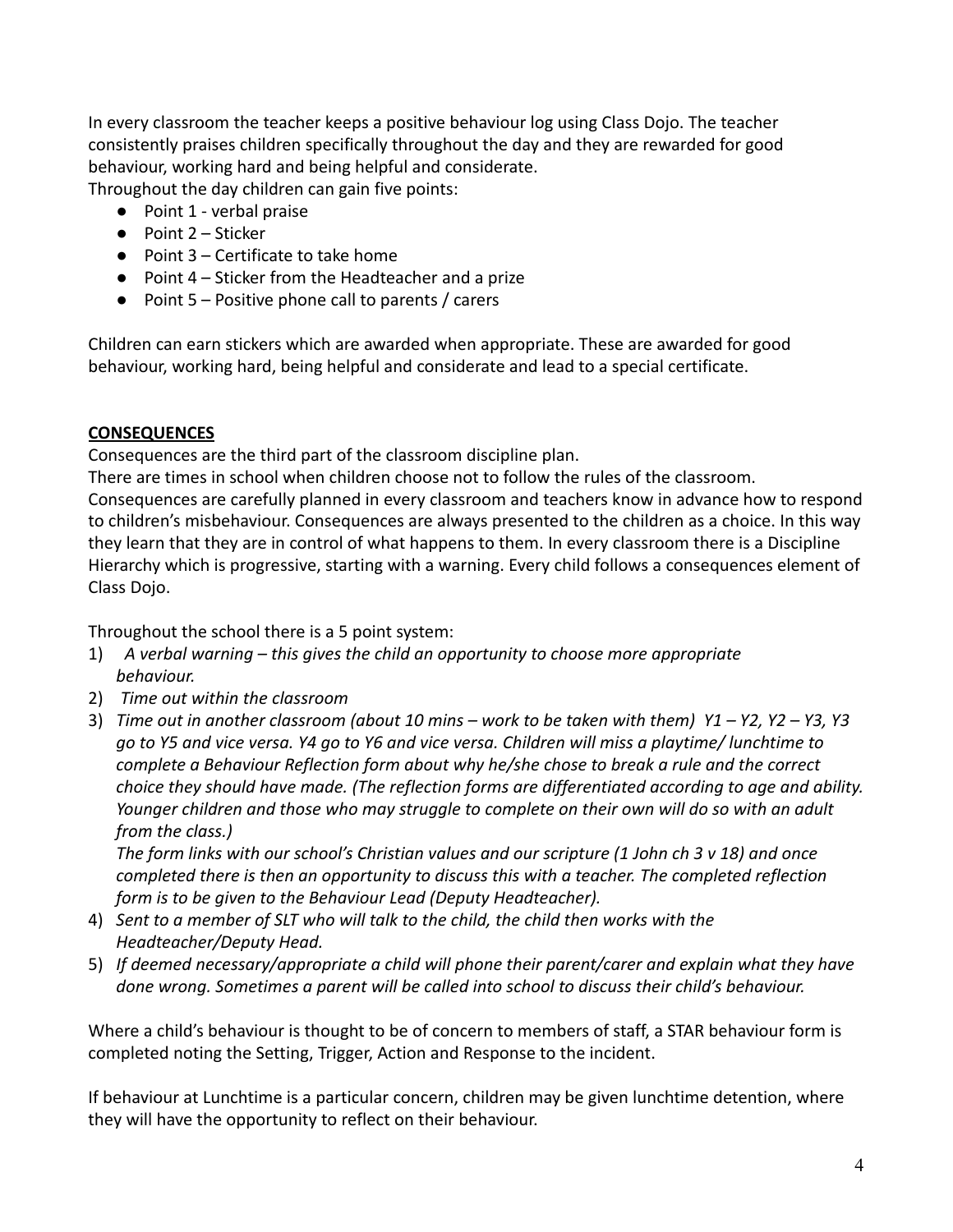In cases of severe misbehaviour such as fighting, vandalism or defying a teacher, the child loses the right to proceed through the hierarchy of consequences. Teachers will use the class phone to call the Headteacher or Deputy Head who will remove the child from the classroom. Walkie talkies are also used to request support for behaviour at lunchtime, playtime and during PE lessons outside.

## **FOUNDATION STAGE**

Pre-national curriculum children in Reception are involved in the Positive Discipline Policy as outlined above at an appropriate level with appropriate interest. Reflection forms are differentiated and more visual, linking to the story of 'The Colour Monster', which encourages the children to think about their own feelings and how their actions make other people feel.

### **HOUSE POINTS**

Every child in school is in one of four House Teams: Earth, Fire, Water or Air. House points are awarded for good work in books and for children being good role models around school. House points are collected weekly by the Head Boy and Head Girl and the winning team is announced during Achievement Assembly. House teams compete against each other throughout the term and children in the winning house at the end of each term receive a prize.

### **LUNCHTIME**

During lunchtimes a coloured card system is used to promote good behaviour.

In the Infants, one child a day will be awarded the Dazzling Diamond of the Day and given a certificate. The child will then sit on Special Table for lunch on Friday, along with a member of SLT, and will receive a special lunch and a prize from the prize box. The class which accumulates the most lining up points over the week will look after 'Thomas the Teddy'.

In the Juniors, positive behaviour is rewarded through the use of raffle tickets. Children can collect raffle tickets each day for following the school rules and displaying the school values. The child in each class with the most raffle tickets will sit on Special Table. The class with the best line each day will receive a Golden raffle ticket and the class with the most raffle tickets over a week will receive an additional playtime.

If needed, a child will be given some time to think about their behaviour and will be shown the following coloured cards -

- **Green card –** thinking time
- **Yellow card –** 5 minutes time out
- **Orange card –** 10 minutes time out, class teacher informed, may receive a warning, may be in dinnertime detention the following day
- **Red card –** Deputy Headteacher or Headteacher called, will receive a warning, will be in dinnertime detention for the following day and maybe longer.

Any child who has to miss some or all of their lunchtime due to their behaviour, completes a lunchtime behaviour reflection form and their name is logged on the detention register, along with the reason for detention.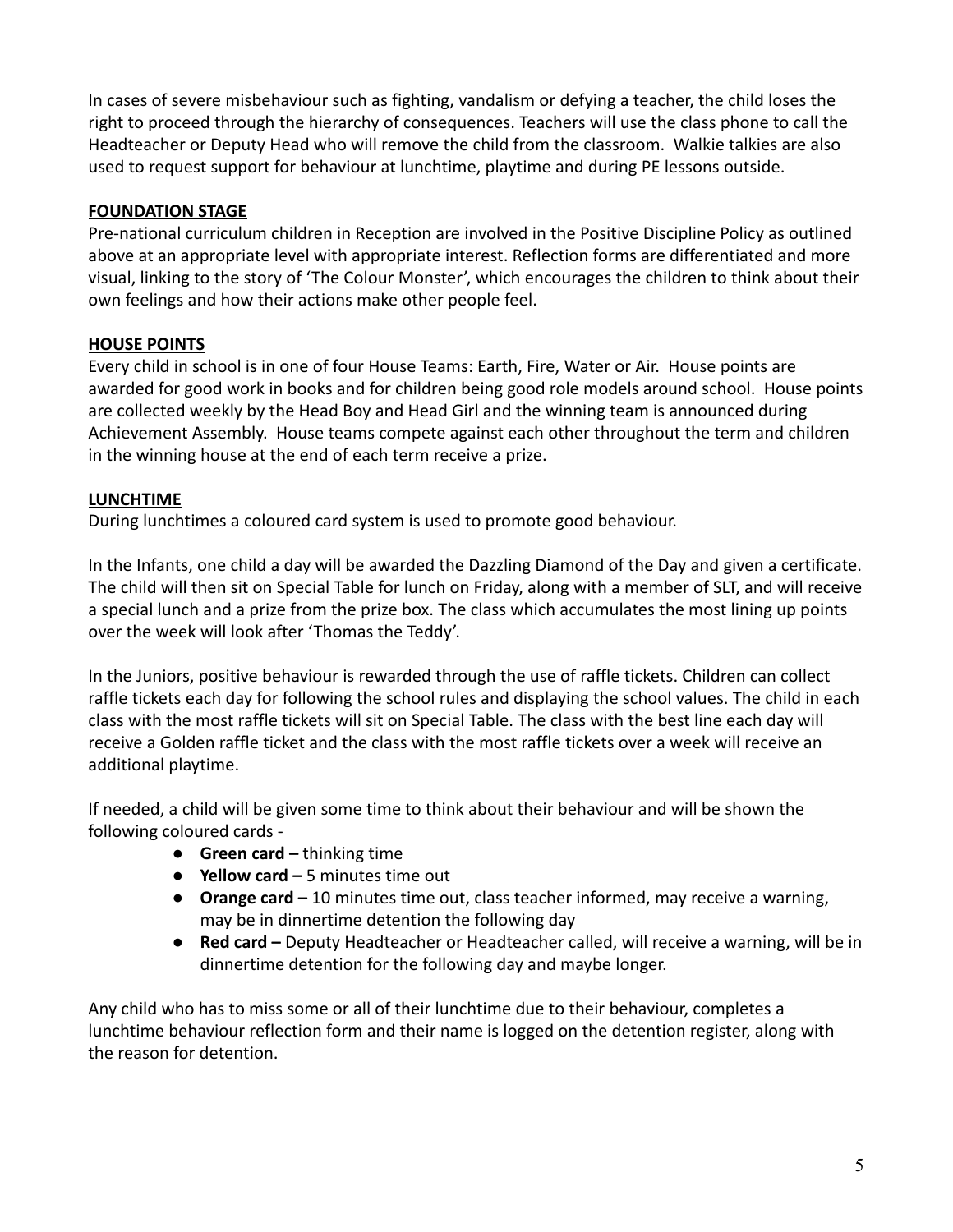### **POSITIVE DISCIPLINE AND PARENTS**

If parents are to become partners in their children's education, they must be well informed about the discipline plan in their child's classroom. Every year parents are given a copy of the behaviour expectations in the Home School Agreement, which informs them about the expectations and the rationale for rules, positive recognition and consequences. Parents are asked to go over the plan with their child, sign the slip at the bottom and return it back to school.

Where a child has to complete 3 behaviour reflection forms in one week, or 4 reflection forms over a 2-week period, parents will be invited into school for a meeting to discuss their child's behaviour. If it is deemed necessary, a child may be placed on report for a day or a week, with specific behaviour targets to focus on. Parents will be informed of this and receive a copy of the completed report.

## **POSITIVE DISCIPLINE AND SUPPLY TEACHERS**

To ensure consistent discipline in the classroom a discipline plan is made clearly available when the teacher is not present. Pen pictures are kept in class information files of children presenting particular behaviour problems.

## **POSITIVE DISCIPLINE and SUPPORT STAFF, WELFARE ASSISTANTS, VOLUNTEERS, STUDENTS**

Time is given to explain the discipline plan to all support staff and to explain their role in its implementation. It is made very clear how to deal with both positive and negative behaviour. Members of staff who give good points or warnings to a child not in their class must inform the class teacher, so the points can be logged on Class Dojo.

## **ASSERTIVE MENTORING**

Some children benefit from a more personalised programme of support with making the right choices. In KS2, specific children, as identified through discussion between the class teacher and members of SLT, may take part in the assertive mentoring programme. This involves more 1:1 time with the Behaviour Lead to discuss attitudes to learning and behaviour, setting personalised targets, tracking individual progress through Class Dojo data, RAG rating personal progress and keeping a Record of Achievement. The programme is discussed and agreed by parents/carers before starting. The programme of support continues for a full year.

### **CHILDREN WITH SPECIFIC BEHAVIOUR NEEDS**

Most children respond well to the Positive Discipline Plan followed in St. Luke and St. Philip's. However, occasionally an individualised plan will be needed to meet the unique needs of a particular child.

The child will be given very specific individual targets e.g. settle to work after 2 minute warning period, leave classroom appropriately. The child will be given an individual behaviour chart and one to one mentor sessions. Parents will be involved and a contract may be signed by the child, parent and Headteacher. Careful monitoring of behaviour will take place, with regular meetings to discuss progress and plenty of opportunities for positive recognition.

A behaviour group will be convened if a child is struggling to follow their individual plan. Children are also able to access mentor sessions with individual members of staff, providing time to talk about their feelings and needs.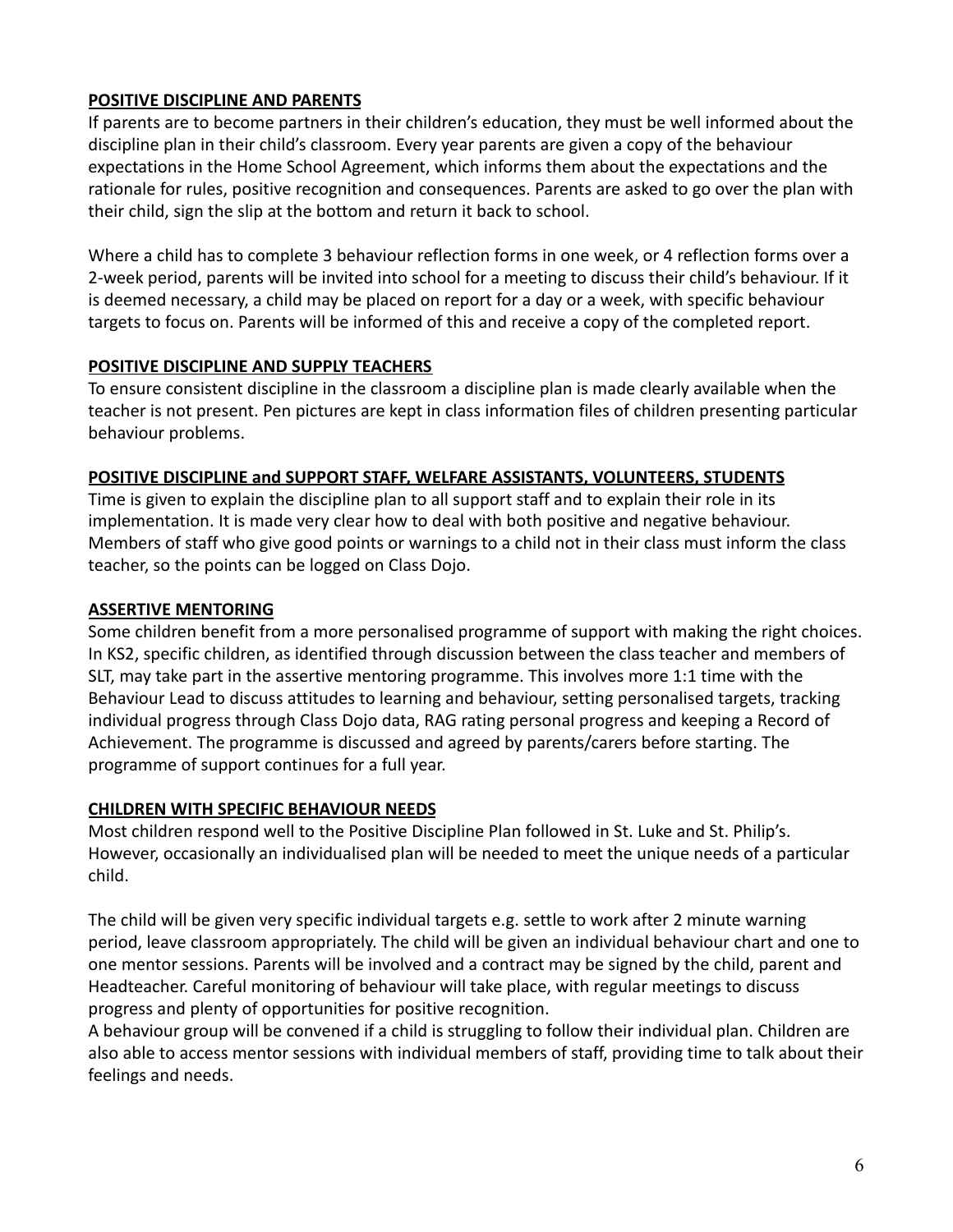#### **INCLUSION AND EQUALITY**

Teachers set high expectations for all pupils. Children of all abilities are expected to follow the school rules, or individual behaviour plans, including:

- More able pupils
- Pupils with low prior attainment
- Pupils from disadvantaged backgrounds
- Pupils with SEN
- Pupils with English as an additional language (EAL)

Teachers plan lessons so that pupils with SEN and/or disabilities can study every National Curriculum subject, wherever possible, and ensure that there are no barriers to every pupil achieving. Teachers also take account of the needs of pupils whose first language is not English. Lessons are planned so that teaching opportunities help pupils to develop their English, and support pupils to take part in all subjects. Class trips and visits linking to learning are planned to ensure they are inclusive for all, where the same expectations of behaviour apply.

We believe all our children are entitled to benefit from equal access to work and equipment regardless of race, gender, intellectual and physical ability, in line with the nine protected characteristics. Classroom management will take into account such issues and materials free from bias will be positively sought.

To ensure equality for all, teachers are committed to planning lessons that:

- Eliminate discrimination, harassment and victimisation;
- Promote equality of access and opportunity within our school and within our wider community;
- Promote positive attitudes to difference and good relationships between people with different backgrounds, genders, cultures, faiths, abilities and ethnic origins.

### **SPIRITUAL, MORAL, SOCIAL, CULTURAL DEVELOPMENT AND BRITISH VALUES**

The school sets out to plan a provision for Spiritual, Moral, Social and Cultural development, but it is also expected that many unplanned opportunities will occur (especially for spiritual development) and staff are encouraged to "seize the moment" when appropriate. Such moments may have a profound effect on individuals and help children to be reflective about their own behaviour towards others.

The promotion of the 'British Values' of

- Democracy
- The rule of law
- Individual liberty
- Mutual respect
- Tolerance of those of different faiths and beliefs

is central to our education as British Values have their origin in the Christian values of our nation.

### **RECORD KEEPING, ASSESSMENT AND REPORTING**

The Behaviour Lead keeps all completed behaviour reflection forms in a file and completes a half-termly tracker to monitor the accumulation of such forms for classes and individuals. Class teachers also print out data for their class from Class Dojo and use this to reward children who have achieved 100% good behaviour each month. The Behaviour Lead keeps copies of this data in the file and monitors across the school for patterns/concerns etc. Individual pupil's achievements will be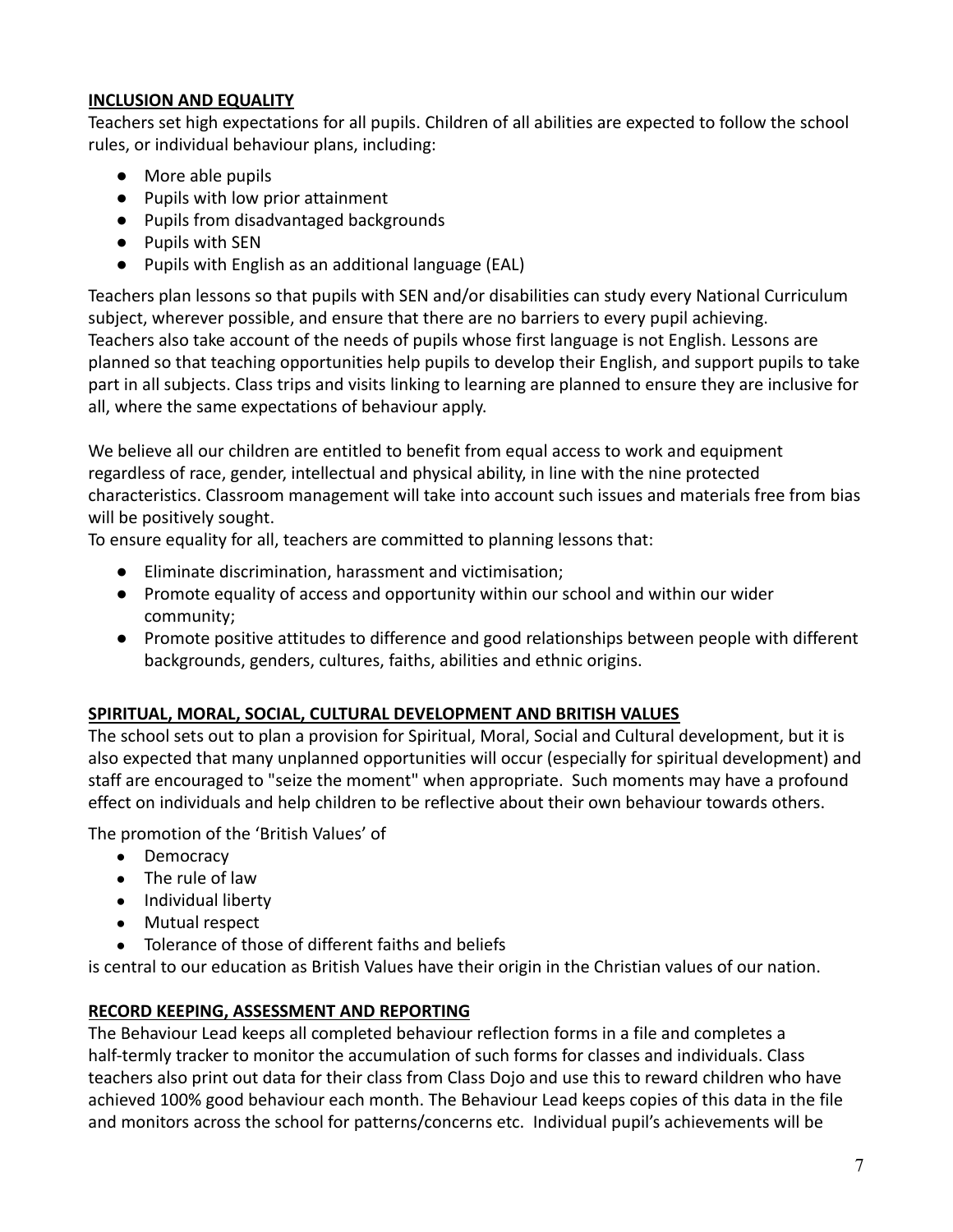recorded on short term plans and an annual end of year report will summarise each pupil's attainments in behaviour and conduct that year and suggest targets for future progress if necessary. The Behaviour Lead also keeps a log of any behaviour incidents which are negative towards any of the nine protected characteristics, or any online behaviour issues (both during and out of school hours). Where staff are concerned that behaviour difficulties are impacting on, or as a result of, the welfare of the child, concerns will be logged on MyConcern in addition to the STAR behaviour log.

### **MATERIAL AND RESOURCES**

Stickers, certificates, positive letters home, badges, good news postcards and tangible rewards are used to reinforce the policy. Every class has a Behaviour Reflection file. Many resources from other subjects (e.g. Personal Social and Health Education, Religious Education, Assembly books, Circle Time resources) are useful in underpinning good behaviour.

## **PRESENTATION / DISPLAY**

All RULES, REWARDS and CONSEQUENCES are clearly displayed in each classroom. Children are encouraged to take pride in the standard, quality and presentation of their work and behaviour.

## **EXPECTATIONS**

At all times staff will insist that pupils work and behave in a way which fully reflects their best abilities. Pupils will be taught to feel a sense of responsibility towards others, to take responsibility for their own actions and to develop a sense of their self worth.

# **SAFETY**

At all times staff will consider the safety of pupils and this will be reflected in classroom organisation, and adherence to school procedures and practices.

# **SCREENING AND SEARCHING PUPILS**

There are two sets of legal provisions which enable school staff to confiscate items from pupils:

- 1. The **general power to discipline** enables a member of staff *to confiscate, retain or dispose of a pupil's property as a punishment and protects them from liability for damage to, or loss of, any confiscated items*. - School policy states that any items confiscated must be given to the Head teacher or Deputy Head teacher for safe-keeping and then given back to the child's parents/carers.
- 2. **Power to search without consent** for weapons, knives, alcohol, illegal drugs and stolen items. The legislation sets out what must be done with prohibited items found as a result of a search *weapons and knives must always be handed over to the police otherwise it is for the teacher to decide when and if to return the confiscated item*. - School policy states that any items other than weapons and knives be given to the Head teacher or Deputy Head teacher who will then contact the parents/carers to discuss the issue. Dependent on circumstances, other agencies may also be informed (Police, MASH team, Social Worker, School Nurse etc.)

The following site gives more detailed information. <https://www.gov.uk/government/publications/searching-screening-and-confiscation>

### **POSITIVE HANDLING**

In rare cases, there may be a need for the use of physical intervention to ensure the safety of a child or children.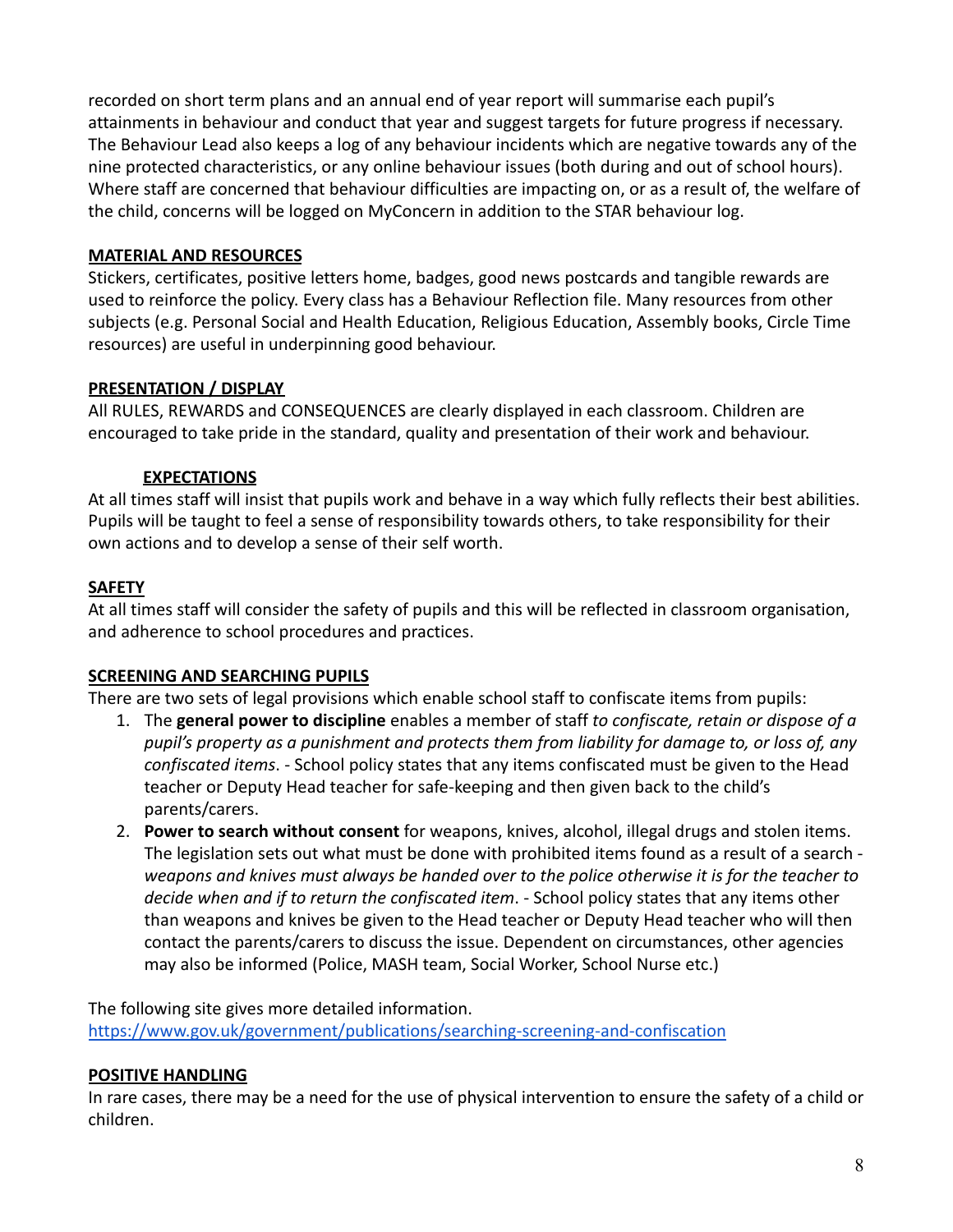This may be

- to prevent a pupil from attacking another pupil or a member of staff, or to stop a fight,
- to prevent a pupil from harming themselves.

Only staff trained in Team Teach Positive Handling will use any physical intervention, and only as a last resort, following the safe techniques taught. Positive handling techniques are used for the shortest possible time; the child will be released from safe hold as soon as the situation is safe. Any incidents where positive handling techniques have been used will be recorded in detail in the Positive Handling log and parents informed by the Head teacher or Deputy Head teacher. (See appendix 1)

All staff are trained in de-escalating techniques to be initially used to try to calm a situation before the need for positive handling. This involves speaking calmly to the child to provide reassurance, removing any persons or objects that are a trigger to a build-up of anger and aggression, using 'Caring Hands' to guide a child away from a situation with either a gentle flat palm of the hand in the middle of the back, a 'caring C' on the elbow or by holding hands. Children are never pushed or pulled to be moved to a different location.

The following site gives more detailed information.

[https://www.gov.uk/government/uploads/system/uploads/attachment\\_data/file/444051/Use\\_of\\_rea](https://www.gov.uk/government/uploads/system/uploads/attachment_data/file/444051/Use_of_reasonable_force_advice_Reviewed_July_2015.pdf) sonable force advice Reviewed July 2015.pdf

## **EXCLUSION**

The Head teacher has the duty to maintain discipline and good conduct to secure an orderly learning environment. We do not wish to exclude any child from school, but sometimes this may be necessary. Only the Head teacher can exclude a child from school. The Head teacher may exclude a child for one or more fixed periods, for up to 45 days in any one school year. A fixed period exclusion can also involve a part of the school day; for example, if a pupil's behaviour at lunchtime is disruptive, they may be excluded from the school premises for the duration of the lunchtime period. In extreme and exceptional circumstances, the Head teacher may exclude a child permanently. It is also possible for the Head teacher to convert a fixed-term exclusion into a permanent exclusion, if the circumstances warrant this. Permanent exclusion would be used for the most serious of incidents or patterns of behaviour.

The DfE document, Exclusion from Maintained Schools – Guidance January 2015 states: It is for the Head teacher to decide whether a child's behaviour warrants permanent exclusion, though this is a serious decision and should be reserved for:

• a serious breach, or persistent breaches, of the school's behaviour policy; or

• where a pupil's behaviour means allowing the pupil to remain in school would be detrimental to the education or welfare of the pupil or others in the school.

The Head teacher should be confident in using exclusion where it is deemed it to be a lawful, reasonable and fair sanction. The use of exclusion should reflect the importance of good behaviour for the education and welfare of all pupils. In considering whether to exclude a pupil, the Head teacher should weigh up the seriousness, or persistence, of the pupil's behaviour, together with the impact of not excluding the pupil on the school as a whole and the integrity of its behaviour policy.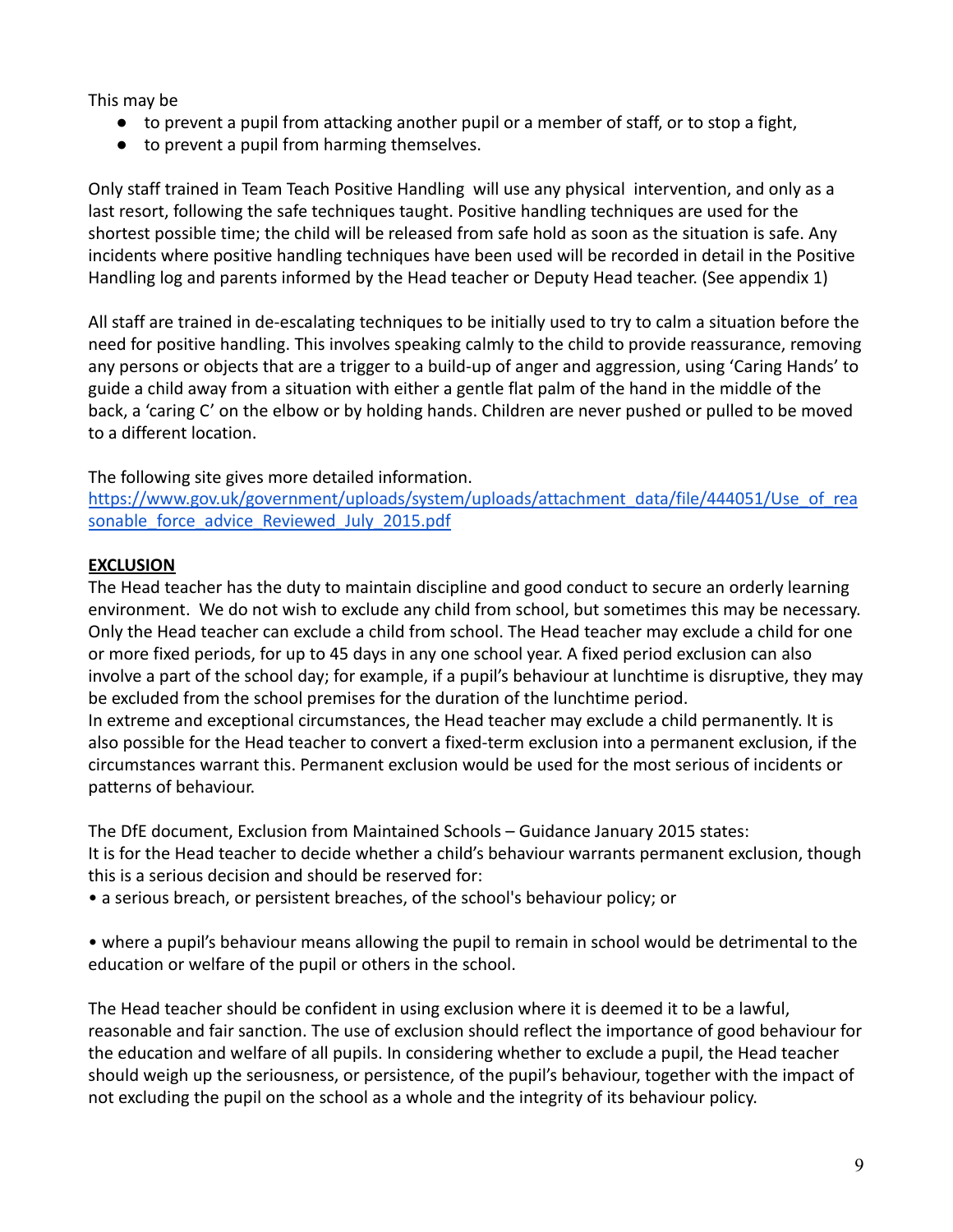Before the decision to exclude is made, the Head teacher will naturally consider all relevant facts and firm evidence and allow the child to give his or her account of any incidents.

Every effort will be made by staff to identify pupils at risk of exclusion, and to put in place strategies to address problematic behaviour. The Inclusion Manager will seek guidance from relevant external professionals prior to exclusion. When a child has displayed persistently poor behaviour prior to exclusion, parents will already be aware of their child's behaviour difficulties and will have been in contact with school on previous occasions.

If the Head teacher excludes a child, the parents are informed immediately, giving reasons for the exclusion. The Head teacher also informs the governing body, the CEO of Cidari Multi Academy trust and the Local Authority of all exclusions.

The Head teacher makes it clear to the parents that they can, if they wish, appeal against the decision to the governing body. The school informs the parents how to make any such appeal. When an appeals panel meets to consider an exclusion, they consider the circumstances under which the child was excluded, consider any representation by parents and the LA, and consider whether the child should be reinstated.

If the governors' appeals panel decides that a child should be reinstated, the Head teacher must comply with this ruling.

The following site gives more detailed information

<https://www.gov.uk/government/publications/school-exclusion> (updated July 2017)

## **CONDUCT OUTSIDE SCHOOL**

What the law allows:

*Teachers have the power to discipline pupils for misbehaving outside of the school premises 'to such an extent as is reasonable'.*

*Maintained schools and Academies' behaviour policies should set out what the school will do in response to non-criminal bad behaviour and bullying which occurs off the school premises and which is witnessed by a staff member or reported to the school, including the punishments that will be imposed on pupils.*

School policy states that staff members may discipline pupils outside the school premises for misbehaviour in accordance with the behaviour policy guidelines when pupils are -

- taking part in any school-organised or school-related activity,
- travelling to or from school,
- wearing school uniform or are in some way identifiable as a pupil of the school,
- behaving in a manner that could have repercussions for the orderly running of the school,
- posing a threat to another pupil or a member of the public,
- behaving in a manner that could adversely affect the reputation of the school.
- conduct outside the school which is contrary to the distinctiveness of our Church of England School.

This policy complies with section 89 of the Education and Inspections Act (2006) and the statutory guidance Behaviour and Discipline in Schools (advice for Headteachers and school staff - 2016) The following sites give more detailed information

<http://www.legislation.gov.uk/ukpga/2006/40/section/89>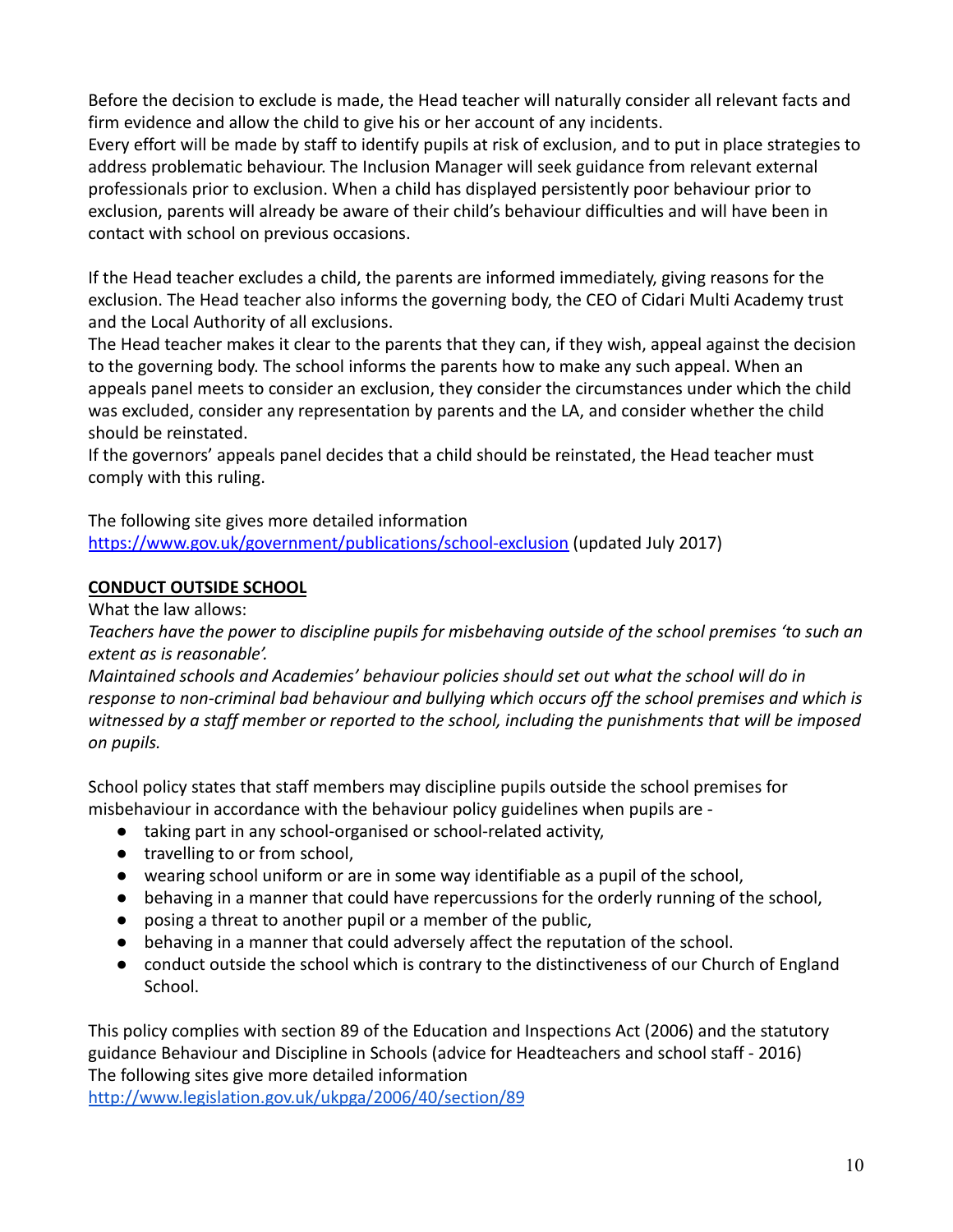[https://www.go.uk/government/uploads/system/uploads/attachment\\_data/file/488034/Behaviour\\_a](https://www.go.uk/government/uploads/system/uploads/attachment_data/file/488034/Behaviour_and_Discipline_in_Schools_-_A_guide_for_headteachers_and_school_Staff.pdf) nd Discipline in Schools - A guide for headteachers and School Staff.pdf

#### **RELATED POLICIES**

This policy is reflected in all pupil-based policies in school.

Policy reviewed: February 2021

Policy reviewed by : Mrs A Webster

Agreed by governors: \_\_\_\_\_\_\_\_\_\_\_\_\_\_\_\_\_\_\_\_\_

Next review date: February 2023